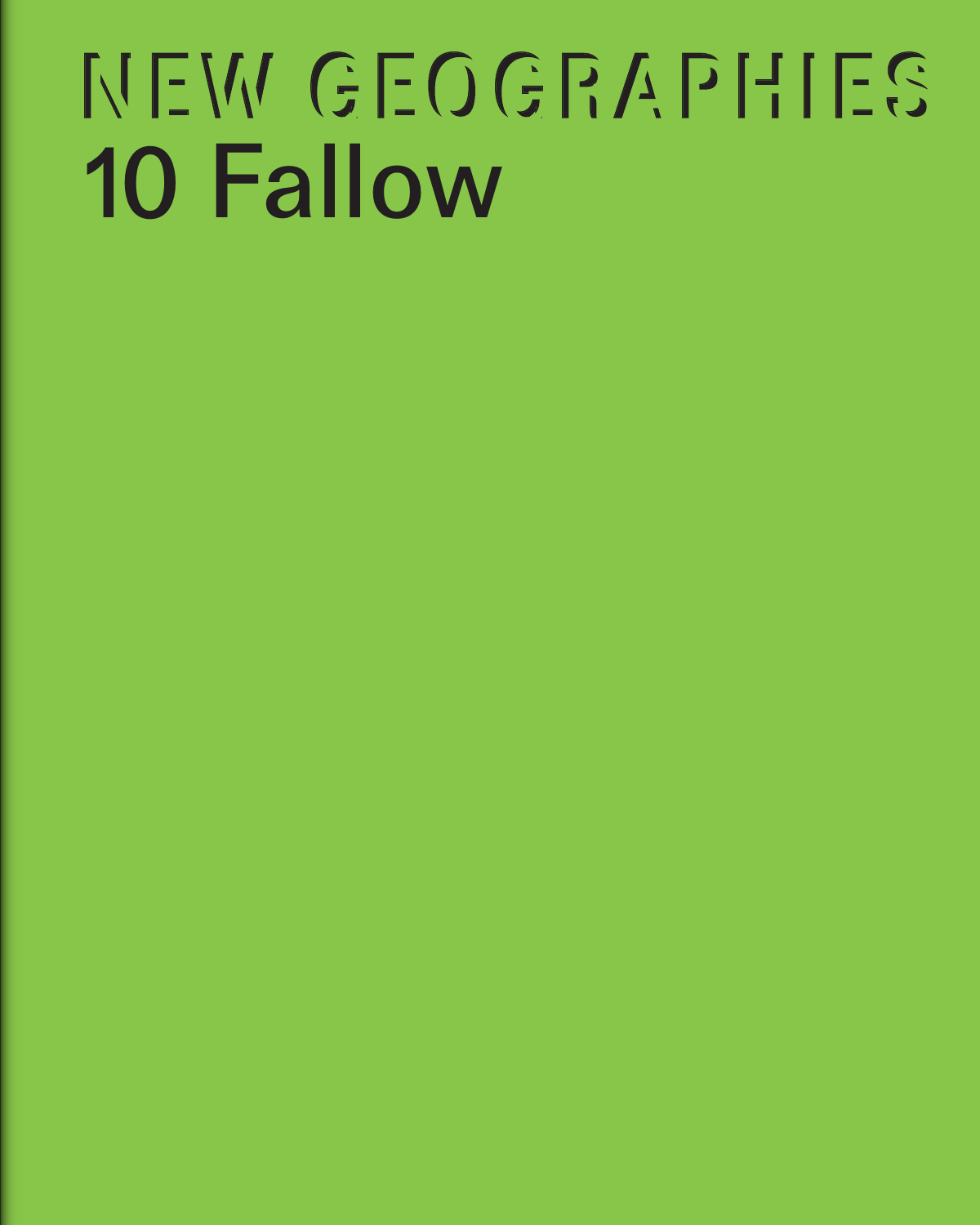# Fallow MICHAEL CHIEFFALO & JULIA SMACHYLO

I A dialectic of devaluation and renewal today produces profound and varied transformations in both built and unbuilt environments. Global economic restructuring has led to the decline and abandonment of urban environments in shrinking cities but has also engendered new forms of social relations and new modes of selforganization.1 In other locations, vacant, underused, or foreclosed properties emerge as loci of tension in processes of transformation, as activism and insurrection rise in opposition to speculative capitalism.2 The programmed obsolescence of buildings produces erasures in built environments that rack communities with cultural loss, while also offering the possibility for more progressive forms of social and ecological relations.3 Areas of industrial decline may become sites of effervescent biological productivity, as plant-based remediation detoxifies soil polluted through industrial exploitation.4 Vibrant manifestations of the devaluation-renewal dialectic are also evident if we extend our gaze beyond the city, to a broader geographic scale. We find, for instance, that land abandoned by large-scale logging and agriculture has become a key focal point in an expanded project of biodiversity protection that emphasizes industrial hinterlands rather than pristine natural areas.5 Similarly, despite mainstream representations of coastal retreat as a politically unfeasible response to sea-level rise, many seaside residents are selforganizing to promote retreat as a basis for greater community resilience.<sup>6</sup> Many other examples could be enumerated here, but the preceding are sufficient to highlight the contemporary interplay between proliferating contexts of decline and corresponding efforts to recapture neglected and marginal spaces to restore social, ecological, or economic capacity.

This issue of New Geographies (NG10) seeks to open a conversation exploring this set of issues, and in particular, the tension central to this dialectic: the hinge between devaluation and revaluation.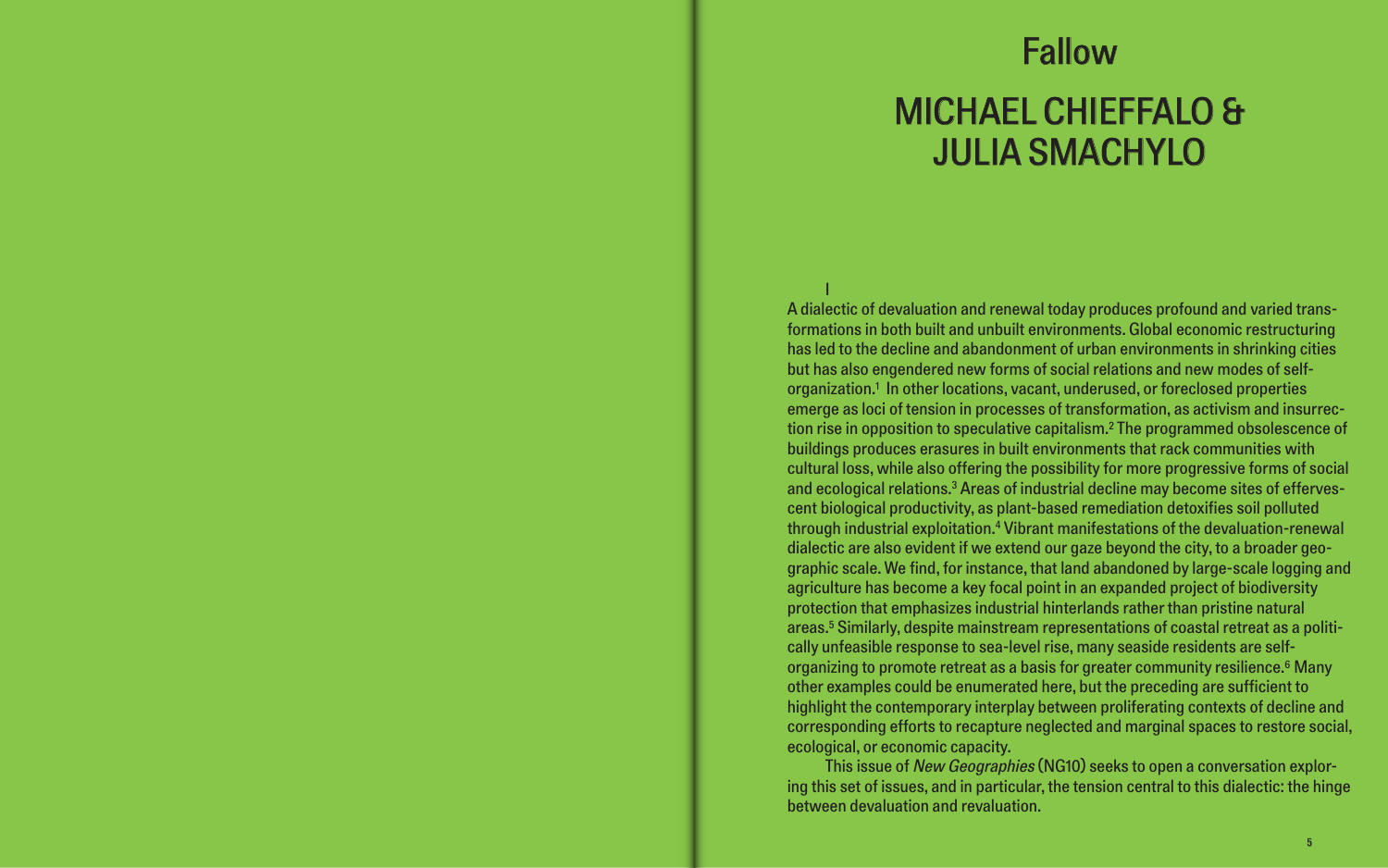This hinge is both process and condition. As a process, forces of transformation unfurl at different scales and across diverse geographies, producing variegated social and ecological effects. As a condition, the moment of pause—of fallowness—is replete with potential to forge new social and ecological relations. How can we, as designers and members of allied disciplines, intervene to bend vectors of transformation toward more just modes of social or ecological organization? Beyond traditional project proposals that perpetuate the status quo, can design thinking engage the heavy work of analysis required to reveal the operations that structure these moments and spaces, to instead offer proposals that redraw political and cultural horizons? As agents deeply enmeshed within the forces producing these transformations, designers and planners are implicated in shaping the future of these challenging contexts.

Against this backdrop, NG10 borrows the term "fallow" as a metaphor to examine this critical juncture in cycles of devaluing and revaluing built and unbuilt environments. In agriculture, fallowing is understood as a process of restoring latent ecological capacity through periodic idleness. NG10 proposes to extend this concept to a much broader spectrum of conditions, including many that are not immediately associated with crop rotation, but which are inscribed in diverse forms of devalorization and revalorization associated with geographies of industrial capitalism. Lack of productivity in urban contexts, for instance, is often described in such negative terms as abandonment, marginality, or wasteland, circumstances often produced through industrial exploitation.7 What insights might be gleaned from viewing the dynamics that shape sociospatial and socioecological relations in this and other contexts by instead using fallow as a lens? Rather than assume a strict binary of fecund or barren, the texts assembled in this volume critically reflect on the sites, strategies, scales, and imaginaries of the devalued, the dormant, and the wasted, and explore revalorization in all its forms: cultural, ecological, economic, and social.

We are not the first to propose the concept of fallow be applied to non-agrarian contexts. Franz Oswald and Peter Baccini, for example, use it in a short passage in their book Netzstadt: Designing the Urban (2003). Here they gloss the problem of "vacant and decaying" buildings as "fallow resources to preserve and enhance the quality of city life" without unpacking how fallow resources emerge or what their broader position might be in the built environment.8 Studio Basel mobilizes it more specifically in Switzerland: An Urban Portrait (2006) to explore the situation of formerly industrial alpine zones under conditions of accelerated contemporary urbanization.9 And the edited volume Terrain Vague: Interstices at the Edge of the Pale (2013) is closely aligned with such ideas, albeit without explicitly using the term. Invoking the work of Catalan architect Ignasi de Solà-Morales, editors Patrick Barron and Manuela Mariani present a group of essays that recast spaces in cities often considered marginal in a more positive light, claiming them as complex and dynamic sites of engagement for planning and design.10 In an epoch increasingly defined by a skein of human activity that stretches across the planet, where built and unbuilt environments are subjected to the machinations of speculative

capital, and where the appropriation and instrumentalization of space is everywhere imminent, now it is critical to further analytical work on this fundamental moment in the transformation of the environment.11

In his work on industrial agriculture, geographer Tony Weis helps to broaden the relevance of fallowness beyond questions of soil fertility by demonstrating how crop rotation techniques allow for alternative uses. For example, substituting cultivation for livestock grazing can enhance restorative processes through the production of manure.12 In a closely related analysis, Weis shows that the temporal deceleration of fallowing increases the possibility for crop diversity and, importantly, can energize the reemergence of small farming communities that form more ecologically viable models of agrarian production than those associated with industrial farming systems.13 That is, in addition to its ecological healing capacity, the process of fallowing may also influence social organization in potentially progressive ways. Beyond its circumscribed origins within agricultural production, today we propose building on these insights to further expand the concept of fallow to contexts of economic production and the built environment.

From its etymological root, fallow has accumulated various meanings and can be used as both verb and adjective to describe different aspects and dynamics of agricultural land use.<sup>14</sup> In our expanded field, fallowing  $(v)$  is a concomitant phase in the process of both producing and demolishing built and unbuilt environments. Fallowness (adj.) as a condition within the production process—a state of pause—becomes a field of potential, a moment or site in which human and nonhuman actors have the opportunity to rework those relations that structure their environments. Here new strategies emerge, countering many modes of dispossession with new organizational capacities and biological richness.

II

NG10 brings together academics and practitioners to engage concepts of fallow in speculative and creative ways. The texts collected here help to build the analytical potential of the term, suggest possible strategies for its practice, and also probe its limits. To provide coherence, this volume is organized into the following four thematic groupings: the concept of fallow in modernity; rhythms and processes of fallowing in the capitalist built environment; conditions of fallowness in relation to constructed boundaries between human and nonhuman nature; and lastly, spatiotemporal scales of fallowness that create alternative means for social interaction and organization.

The first series of texts explores concepts of fallow in modernity by bringing into focus how the meaning of the word is tied to a broader political economy and evolves in relation to dynamics of land enclosure and land use under capitalism. A historical analysis by Matthew Gandy considers fallow as an evolving set of concrete social-ecological relations, highlighting the conceptual shift from ecological restoration to a fix for overproduction under the pressure of capitalism. **Álvaro** Sevilla-Buitrago uses processes of enclosure in England and the United States to show how the practice of fallowing was eventually replaced by an ideology of improvement that

disparaged idleness and inactivity. Beyond the Euro-American context, Jane M. Jacobs and Stephen Cairns develop a comparative analysis of land use in Western and Asian economies that complicates our understanding of the logics of capitalist enclosure and highlights the need for context-sensitive analyses of fallow.

Pursuing the idea that fallowing has certain rhythmic qualities, the second group of essays engages how specific processes of creation and destruction in capitalist urbanization produce varied conditions of fallowness. Framing this discussion in rich theoretical terms, Mazen Labban mobilizes the ideas of Gilles Deleuze and Félix Guattari to articulate a powerful analysis of the built environment in a perpetual state of building up and dissolving along several simultaneous modes of circulation and wasting. Nathan Sayre notes the complex and contradictory relation between climate change and the devaluation of the built environment in the temporal scales of climate impacts. He argues that the spatial pattern of uneven geographical devaluation is magnified by a feedback loop attributable to the securitization and financialization of risk. Linking the speed of transportation systems to a specific spatial form of fallowness, **Benedikt Boucsein** and Eirini Kasioumi claim "noise landscapes"—those sites absorbing the externalities of air travel—as prime areas for designers to experiment with novel forms of social and ecological revalorization. In his case study of Detroit, Michael R. J. Koscielniak suggests *decline-as-urbanization* as a concept more attuned to the wide-ranging processes of dispossession and uneven development than can be found in certain inherited frameworks of urbanization. Wade Shepard contextualizes the ongoing development of Cyberjaya, Malaysia, within a broader cohort of Asian cities undergoing rounds of speculative urban development, where boosters navigate the fraught process of building tabula rasa in projects that oscillate in potential from dizzying exuberance to next ghost city. Finally, in arguing that periods of rest or dormancy do not necessarily lead to recovery, regeneration, or future value through occupation, Christopher Marcinkoski identifies a limit of the fallow metaphor when analyzing contemporary land speculation in Africa. A conversation with Peter L. Galison serves as an

interlude, weaving together the thematic foci of NG10. In this wide-ranging discussion, Galison considers the deep temporality of nuclear waste storage as a paradigmatic problem of modernity, and the waste-wilderness as a complex landscape of temporary human occupation and novel ecological configuration.

The third set of texts explores the border between fallowness, wildness, and conservation. Here various authors highlight the dynamic—yet continually negotiated and socially constructed—boundaries that demarcate humans and nature, valued and valueless, productive and unproductive, and near and distant. Building on his influential studies of planetary ecology, Erle Ellis asks what fallow means in the Anthropocene and encourages us to consider grand land management projects to rebuild biodiversity and ecological value in light of ongoing human transformation of the biosphere. At a much smaller scale, **Jill Desimini** explores the threshold between fallow and wild, where the layered use values in overgrown spaces become productive opportunities

for planners and designers. Taking a landscape conservation approach to postindustrial landscapes, Caitlin DeSilvey invites us to consider the hybrid quality of fallowed sites, where constructed boundaries between the built and unbuilt are thickened through purposeful human action or inaction.15 Benjamin R. Cohen argues that beyond physical boundaries, creating and maintaining temporal separation is critical to fallowing operations, as it is the rhythmic spatiotemporal interlocking of activity and rest that holds generative capacity for designers and planners. Dissolving the binary boundary between waste and renewal, in his view of postindustrial landscapes, **Thomas Sieverts** proposes reading the "city as a special landscape," where permaculture forms the basis of a sustainable future. Lastly, Nicole Bennett analyzes the capacity of photography to collapse spatial and temporal boundaries of remote geographies through representational strategies of the Great Pacific Garbage Patch, as its depictions have evolved from stable and distant to dynamic and urgent, no longer contained by its isolation.

Whether uncovered through intimate and personal forms of knowledge production or emerging through more collective experimentation, the final group of texts explores the relationship between fallowness, social interaction, and organization at a variety of spatiotemporal scales. **Austin Zwick** confronts the transhistorical "othering" of Appalachia with a more complex reading of the region as caught between processes of economic restructuring and environmental degradation on one hand, and the desire to protect close social bonds and a connection to the land on the other. At the scale of the city, the interdisciplinary design practice Urban-Think Tank reconsiders the third dimension of buildings within the broader phenomenon of vertical sprawl—emptied towers that have been delinked from the market—as rich zones holding potential for alternative and flexible community planning practices, social relations, and forms of urbanity.16 In an intimate narrative, Keith Brower Brown revisits the closed airport Tempelhofer Feld in Berlin, which holds a present yet distant memory that is recovered through storytelling (a neglected cultural practice revalorized here), to reveal a site vibrating with his family's history.

# III

In agricultural practices, fallowing requires time to restore fertility; it is a key dimension. And time emerges as an important component of the structure and function of fallowness when extending the metaphor to the conditions explored in NG10. Recurring throughout the essays in this volume is the idea that fallowness—slowness or rest as a source of regenerative potential—is often discordant with broader processes of capitalist development. Under an ideology of improvement that guides land use decisions, there is no place for idle or inactive space. Other texts, however, view removing land from circulation as the ultimate expression of modernity. The question of time is raised in still another way here. Whether through rapid devaluation from environmental ruptures wrought by climate change, or the deep state of suspended animation necessitated by nuclear waste storage, the waste products of capitalist modernity play a significant role in both the form and duration of the devaluation-renewal dialectic at the heart